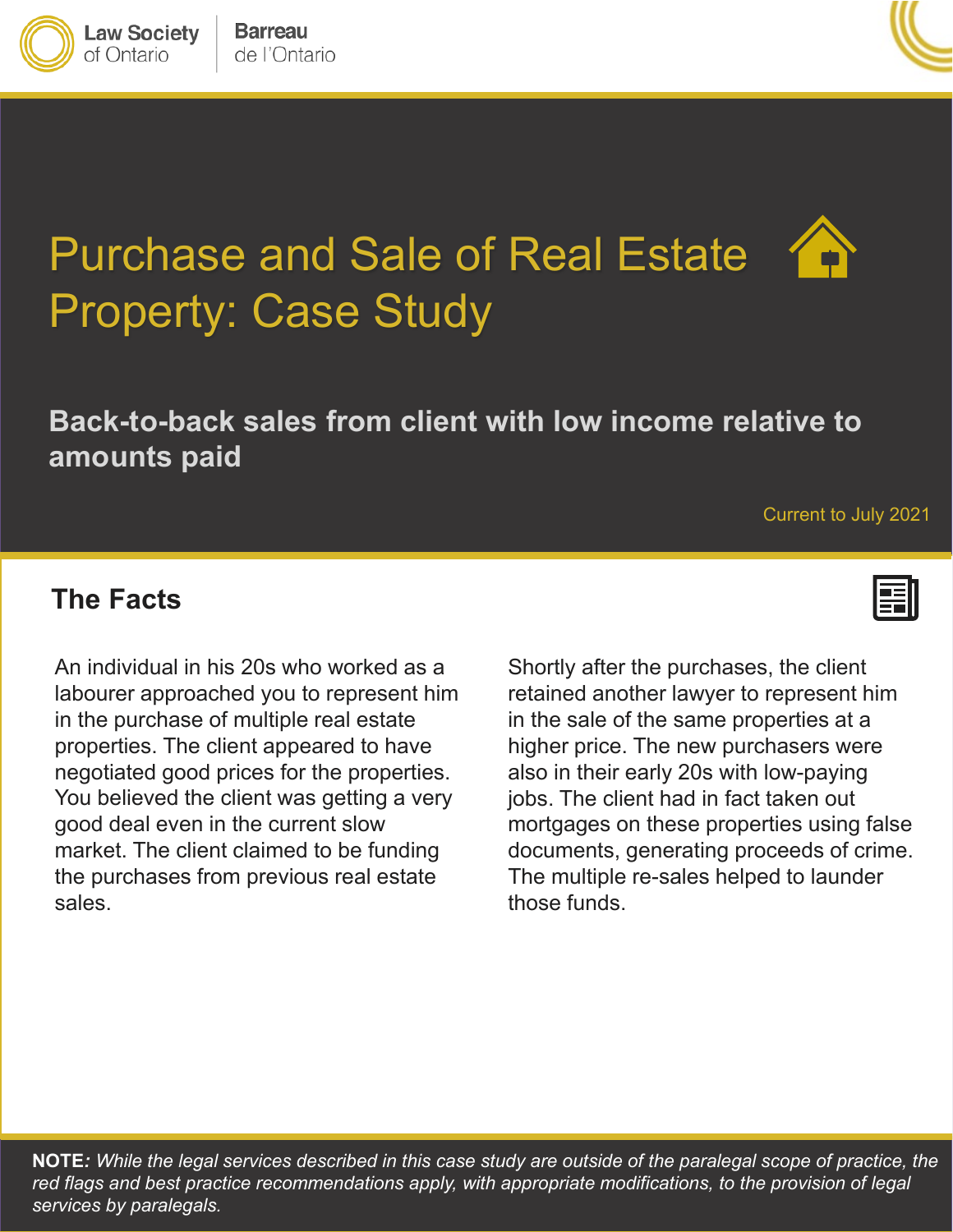### **Red Flags**



|  | Funds at the client's disposal appear large relative to the client's income                                                                      |
|--|--------------------------------------------------------------------------------------------------------------------------------------------------|
|  | Client and other parties appear to be young for high value transactions<br>given their income                                                    |
|  | Properties are paid for without financing                                                                                                        |
|  | Client engaged in back to back property transactions, out of sync with<br>normal market dynamics                                                 |
|  | Reason for the transactions is unclear                                                                                                           |
|  | Purported value of the properties rapidly increases with each subsequent<br>transaction despite the short period of time in between transactions |
|  | Client changes legal representation in a short time period for no apparent<br>reason                                                             |
|  |                                                                                                                                                  |

# **What Should You Have Done?**

- **Ascertained the client's objectives and motivations.** Before acting you must be satisfied that the client's explanation provides a reasonable basis for concluding that the transactions are legitimate. A subsequent lawyer hired in a back-to-back purchase and sale should also inquire about the reasons for the client retaining new legal representation.
- **Complied with the source of funds requirement.** Lawyers and paralegals are required to obtain from a client information about the source of funds being received, paid, or transferred in respect of a financial transaction that is not exempt from the client verification requirements set out in  $By-Law 7.1$ . If a client with a low to modest income and no other apparent source of wealth proposes to buy property with no financing, lawyers should request additional information and/or documents. In this case, you should have requested further information about and/or documents for the "previous real estate sales" that reportedly generated the initial funding.